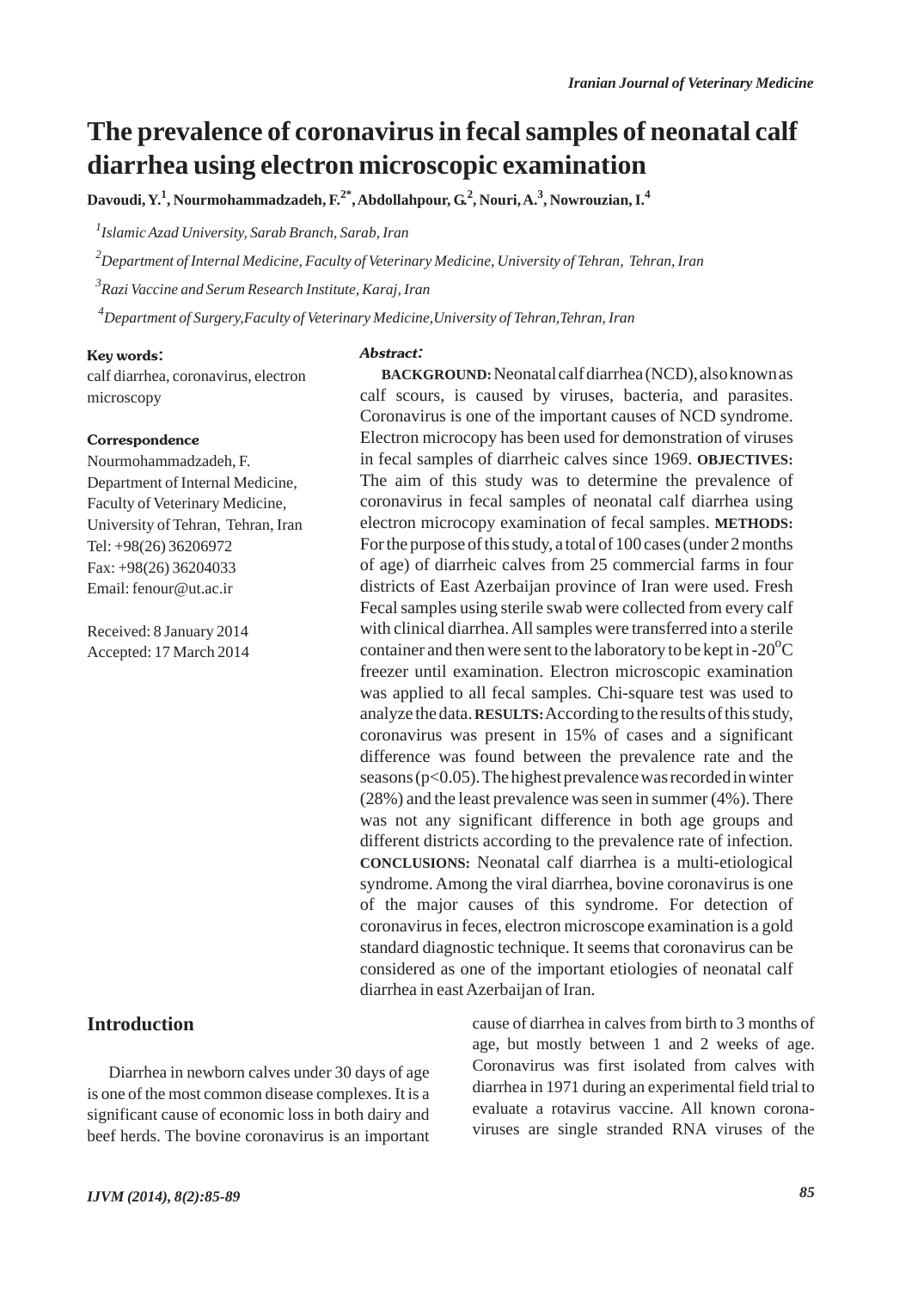Coronaviridae family (Anderson 1992). Experimental studies showed that the incubation period is 20 to 30 hours. Generally, coronavirus diarrhea is more watery and greater in severity than rotavirus diarrhea, leading more rapidly to dehydration and acidosis (Andrews et al., 2004). The virus can be shed by up to 70% of adult cows despite the presence of specific antibodies in their serum and feces. The peaks of shedding are during the winter and at parturition in North America (Radostits et al., 2007). Calves born from carrier cows are at a higher risk of diarrhea. The pathogenesis of coronaviral enteritis in calves is similar to the rotavirus infection. The villous epithelial cells of the small and large intestines are commonly affected. In 1969, for the first time, electron microcopy was used to show the responsibility of a virus in calf diarrhea (Brugere-Picoux, Tessieer, 2010). Electron microscopy examination is a gold standard diagnostic technique for demonstration of the virus in feces. Subclinical persistence and recurrent infections are also common in both neonatal and older calves. Demonstration of the virus in feces using electron microscopy (EM) has been introduced as a standard diagnostic technique. The EM technique is currently used in Texas Veterinary Medical Diagnostic Laboratory in USA for calf diarrhea pathogen identification (Schroeder et al., 2012). It is easier to see the virus if it has been concentrated by ultracentrifugation or clumped by immune electron microscopy using specific antiserum. With electron microscopy, the virus can be detected for up to 6 to 10 days after the onset of the diarrhea. Immunofluorescent staining is used as another technique for detection of the virus in fecal samples and can be conducted in a few hours. The fluorescent antibody technique can only detect the virus within epithelial cells which are present in the feces for 4 to 6 h after the onset of the diarrhea. However, in some studies the fluorescent antibody technique detects the virus in only 20% of the samples, while electron microscopy detected the virus in about 60% of the samples (Radostits et al., 2007). ELISA technique has also been used for demonstration of coronavirus antibodies in serum samples (Rabbani et al., 2007). More recently, RT-PCR has been introduced as a modern test for detecting RNA of the virus in fecal samples (Zhu et al., 2011). The aim of this study was to determine the

prevalence of coronavirus in neonatal calf diarrhea fecal samples in the East Azerbaijan province of Iran, during a 12-month period.

## **Materials and Methods**

For this study, the following solution and materials were prepared, as described previously (Nourmohammadzadeh et al., 2012).

**Antibiotic solution:** To prevent the growth of the bacteria which can interfere with the existence of the virus in the samples, an antibiotic mixture was prepared and added into each sample. For this purpose, 10ml sterilized purified distilled water was added into a vial containing 1 million units of Penicillin G procaine and 1 gr of streptomycin. The mixture was shaken in order for the antibiotic to be completely dissolved. All sampled calves were located in the Province of Azerbaijan of Iran. The region was divided into four districts: northwest, northeast, southwest, and southeast. The number of the dairy farms in each district was determined, and the sampling of the diarrheic calves was done in a period of twelve months.

Totally, one hundred fecal samples were collected from diarrheic calves of industrial dairy farms within the first week of the onset. Fecal samples were collected after cleaning the anus of the calf. Each fecal sample was taken directly from the rectum of the calf via a sterile swap, transferred into a sterilized glass vessel with lids, on which the number of each calf and the specimen were written. One ml of the antibiotic solution was added into each vessel. After fixing the lid, it was shaken to provide a mixture of the feces with antibiotic solution.

All samples were placed into an ice container at the farm and then within 12 hours transferred into a - 20°C freezer until the time of examination. For conducting the electron microcopy examinations, all freezed samples were carried to the Virology section at Razi Vaccine and Serum Research Institute, in Karaj. In general, this process was set up so that each sample group was tested in less than one week.

To prepare the samples for the electron microscope examination, they were taken out of the freezer to be melted at room temperature. When the samples turned from the frozen state into the liquid, 5 mL of each sample was transferred into a centrifuge tube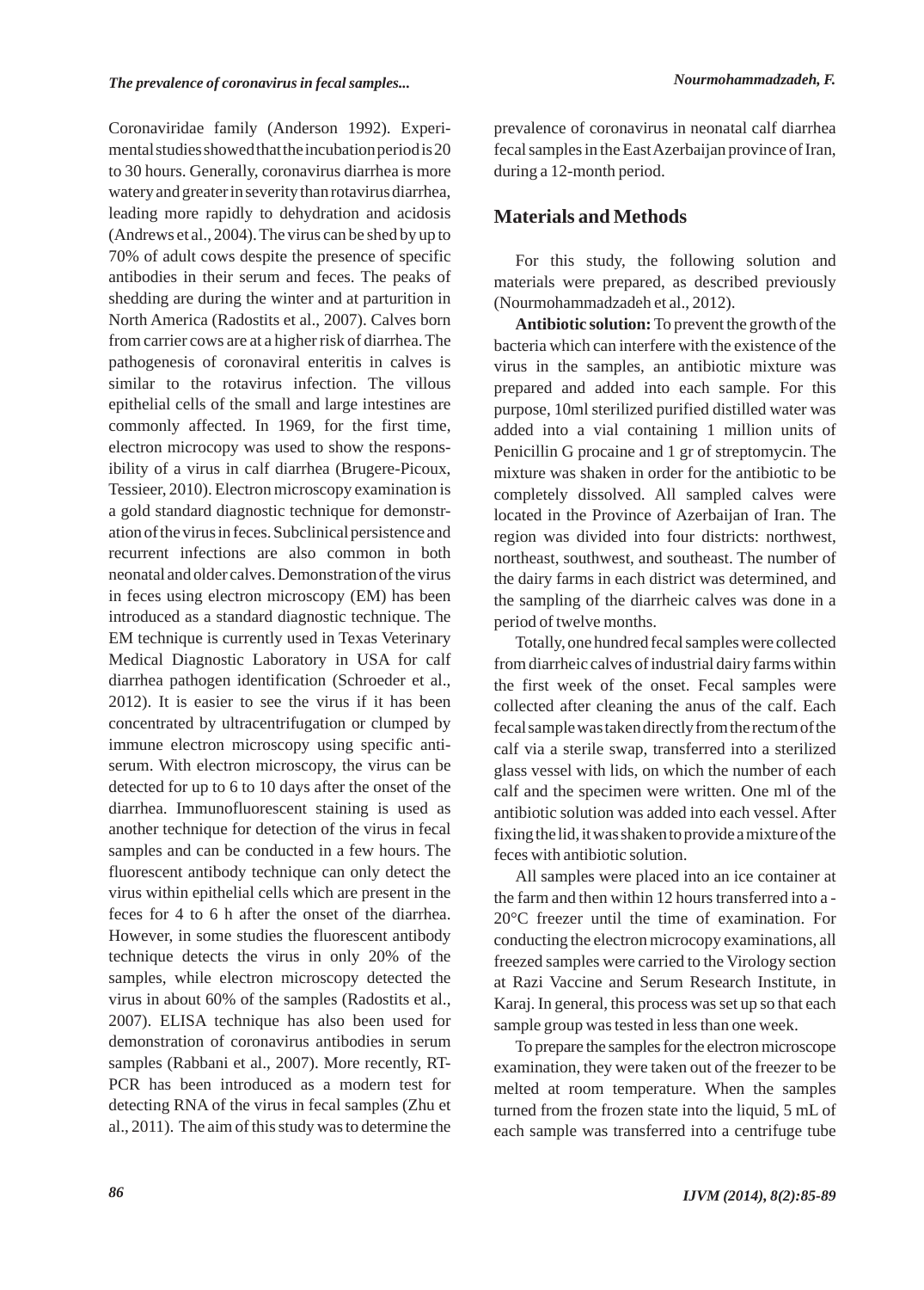and then spun at 10000 rpm for 15 minutes using a centrifuge. As the viruses are lighter than the other particles in the feces, they floated up to the upper part. One drop of the upper part was spread on the cooper grid. When it became dried, it was dyed by the negative PTA method, as described by Bozzola and Russell, and then observed by the electron microscope (Philips 400) (Bozzola and Russell, 1999). If a sample contained coronavirus virus, it would be photographed.

### **Results**

Among the 100 collected fecal samples, 15 cases were found to have coronavirus using electron microscopic examination. This result indicated that the prevalence of coronavirus contamination in the whole area of East Azerbaijan province of Iran was equal to 15%. The rate of contamination in the dairy farms of northwest, northeast, southwest, and southeast was equal to 10.71%, 20%, 15.38%, and 12.5%, respectively (Table 1) which shows the highest prevalence rate in the northeast and the lowest rate in the northwest area.

Comparing the prevalence of coronavirus infections during the four seasons, as shown in table 2, indicates that the highest prevalence was recorded in winter (28%) and the lowest was found in the summer (4%). There is a significant difference between different seasons ( $p<0.05$ ). Table 3 shows the rate of infection in five age groups, which indicates that the highest prevalence rate was seen at 2 to 4 weeks of age (19.23%) and the least during the first week of age (10%). Figure 1 shows a photograph of a complete and also an empty coronavirus particle from a positive fecal sample.

#### **Discussion**

Coronavirus is an important cause of diarrhea in calves with prevalence estimates ranging from 11 to 81%. (Radostits et al., 2007). Coronaviruses are particularly common in 5 to 30 days old calves, and they have been detected in feces of more than 70% of clinically normal cows. Calves born to carrier animals are at a higher risk for developing diarrhea. Calves may be infected with coronavirus by the oral or respiratory route (Smith, 2009). In Australia, it has Table 1. Prevalence rate of coronavirus in fecal samples in four districts of Eastern Azerbaijan.

| <b>District</b> | Number of<br><b>Samples</b> | Number of<br>positive<br>samples | <b>Prevalence</b><br>rate $%$ |
|-----------------|-----------------------------|----------------------------------|-------------------------------|
| North - West    | 28                          | 3                                | 10.71                         |
| North - East    | 30                          | 6                                | 20                            |
| South - West    | 26                          | 4                                | 15.38                         |
| South - East    | 16                          | 2                                | 12.5                          |
| Total           | 100                         | 15                               | 15                            |

Table 2. Prevalence rate of coronavirus in fecal samples in different seasons.

| <b>Season</b> | Number of<br>samples | Number of<br>positive<br>samples | <b>Prevalence</b><br>rate $%$ |
|---------------|----------------------|----------------------------------|-------------------------------|
| Spring        | 25                   | 3                                | 12                            |
| Summer        | 25                   |                                  |                               |
| Autumn        | 25                   |                                  | 16                            |
| Winter        | 25                   |                                  | 28                            |
| Total         | 100                  | 15                               | 15                            |

Table 3. Prevalence rate of coronavirus in fecal samples in different age groups.

| Age groups<br>(Week) | Number of<br>samples | Number of<br>positive<br>samples | <b>Prevalence</b><br>rate $\%$ |
|----------------------|----------------------|----------------------------------|--------------------------------|
|                      | 20                   | 2                                | 10                             |
| $1 - 2$              | 26                   | 5                                | 19-23                          |
| $2 - 4$              | 21                   | 3                                | 14.23                          |
| $4-6$                | 18                   | 3                                | 16.66                          |
| $6 - 8$              | 15                   | $\mathfrak{D}_{\mathfrak{p}}$    | 13.33                          |
| Total                | 100                  | 15                               | 15                             |

been reported that 21.6% diarrheic calves were infected with coronavirus, using RT-PCR method (Izzo et al., 2011). In another study conducted by Zhu et al., 7.14% of diarrheic calves were found infected with coronavirus, using RT-PCR (Zhu et al., 2011). However, the study of the coronavirus infection using ELISA in India showed that 11.76% of the clinically diarrheic calves were positive (Rai et al., 2011).

In Iran, a study in 2007 showed that coronavirus antibodies are presented in 82% of the diarrheic calves and in 72% of the healthy calves (Rabbani et al., 2007). In an earlier serological study conducted in Markazi Province of Iran, it was shown that 34% of the diarrheic calves younger than 30 days old were positive against coronavirus, using ELISA test (Ghaemmaghami et al., 1999). The Study of coronavirus infection using cELISA in diarrhoic calves in Mashhad district showed that 3.7% of the calves were infected (Mayameei et al., 2010).

In the present study, using fecal electron microscopy examinations, 15% of the diarrheic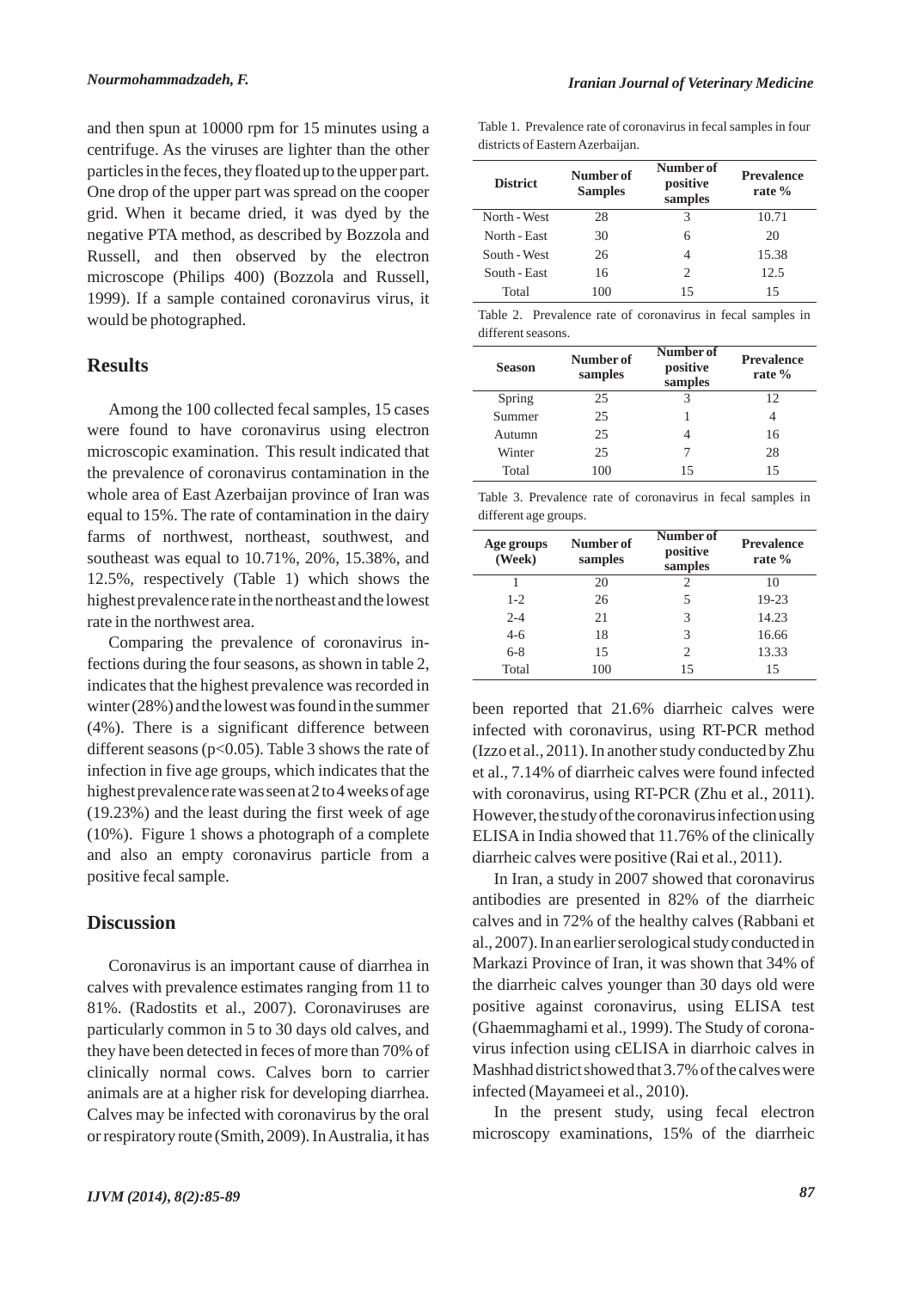*The prevalence of coronavirus in fecal samples... Nourmohammadzadeh, F.*



Figure 1. Photograph of coronavirus in fecal sample of a diarrheic calf using negative stain transmission electron microscopy.

calves showed coronavirus infection. Comparing the results of the present study with other studies revealed that the rate of coronavirus infection is different in different geographical and climate conditions. However, the high prevalence rate of coronavirus in serological studies in comparison to the virus detection methods showed that the serological methods could not demonstrate the accurate clinical pattern of the infection.

The results of our study show that the highest prevalence rate of infection was found in the northeast (20%) and the lowest rate was found in the northwest area (10.7%). However, statistical analysis using chi-square test shows that there is no significant difference between districts according to the prevalence rate of coronavirus infection. Nonetheless, results of chi-square test, shown in table 2, reveal that there is a significant difference between the prevalence rate and the season  $(p<0.05)$ . The highest prevalence rate was recorded in winter (28%) and the lowest was found in the summer (4%). The high prevalence of coronavirus infections in winter in the present study is in agreement with other studies (Radostits et al., 2007). It seems that in cold conditions, as in winter, the absorption of the IgG1 by calves is decreased which can cause reduction of the serum IgG level. As a result, this can reduce the immunity of the calves and increase the rate of coronavirus infection in calves born during winter (Badiei et al., 2013).

The results of the present study also indicate that the highest prevalence rate was seen at 2 to 6 weeks of age and the least during the first week of age and 6 to 8 weeks of age. However, statistical analysis of the data shows that there is no significant difference between age groups.

### **Acknowledgments**

The authors would like to acknowledge the Research Vice Chancellors of Tehran University for financial support of this project (218/1/374). The authors would also like to thank Dr. I Nowrouzian for his help on this project.

### **References**

- 1. Anderson Neil, V. (1992) Veterinary Gastroenterology.  $(2^{th}$  ed.) Lea & Febiger, London, UK.
- Andrews, A.H., Blowey, R.W., Boyd, H., Eddy, R.G. 2. (2004) Bovine Medicine.  $(2^{nd}$  ed.) Blackwell publishing. London, UK.
- Badiei, Kh., ourjfar, M., Ghane, M. (2013) Detection 3. of fecal coronavirus antigen in diarrheic calves of high- and average-producing Holstein dairy cows. Turk J Vet Anim Sci. 37: 296-301.
- Bozzola, J.J., Russell, L.D. (1999) Specimen staining 4. and contrast methods for transmission elctron microscopy. On: Electron Microscopy, Principles and Techniques for Biologists, Jones and Bartlett Publisher.  $(2^{nd}$  ed.) London, UK. p. 130-133.
- 5. Brugere-Picoux, J., Tessier, P. (2010) Viral gastroenteritis in domestic animals and zoonoses. Bull Acad Natl Med. 194: 1439-49.
- Ghaemmaghami, SH., Karegar Moakhar, R., 6. Niroumand, H., Sadri, R. (1999) Study on prevalence of rotavirus, coronavirus, *E. coli* K99 and cryptosporidium in calf diarrhea using ELISA test. Pejouhesh & Sazandegi. 43: 60-66.
- 7. Izzo, M.M., Kirkland, P.D., Mohler, V.L., Perkins, N.R., Gunn, A.A., House, J.K. (2011) Prevalence of major enteric pathogens in Australian dairy calves with diarrhoea. Aust Vet J. 89: 167-173.
- 8. Mayameei, A., Mohammadi, Gh., Yavari, S., Afshari, E., Omidi, A. (2010) Evaluation of relationship between Rotavirus and Coronavirus infections with calf diarrhea by capture ELISA, Comp Clin Pathol. 19: 553-557.
- 9. Nourmohammadzadeh, F., Davoudi, Y., Abdol-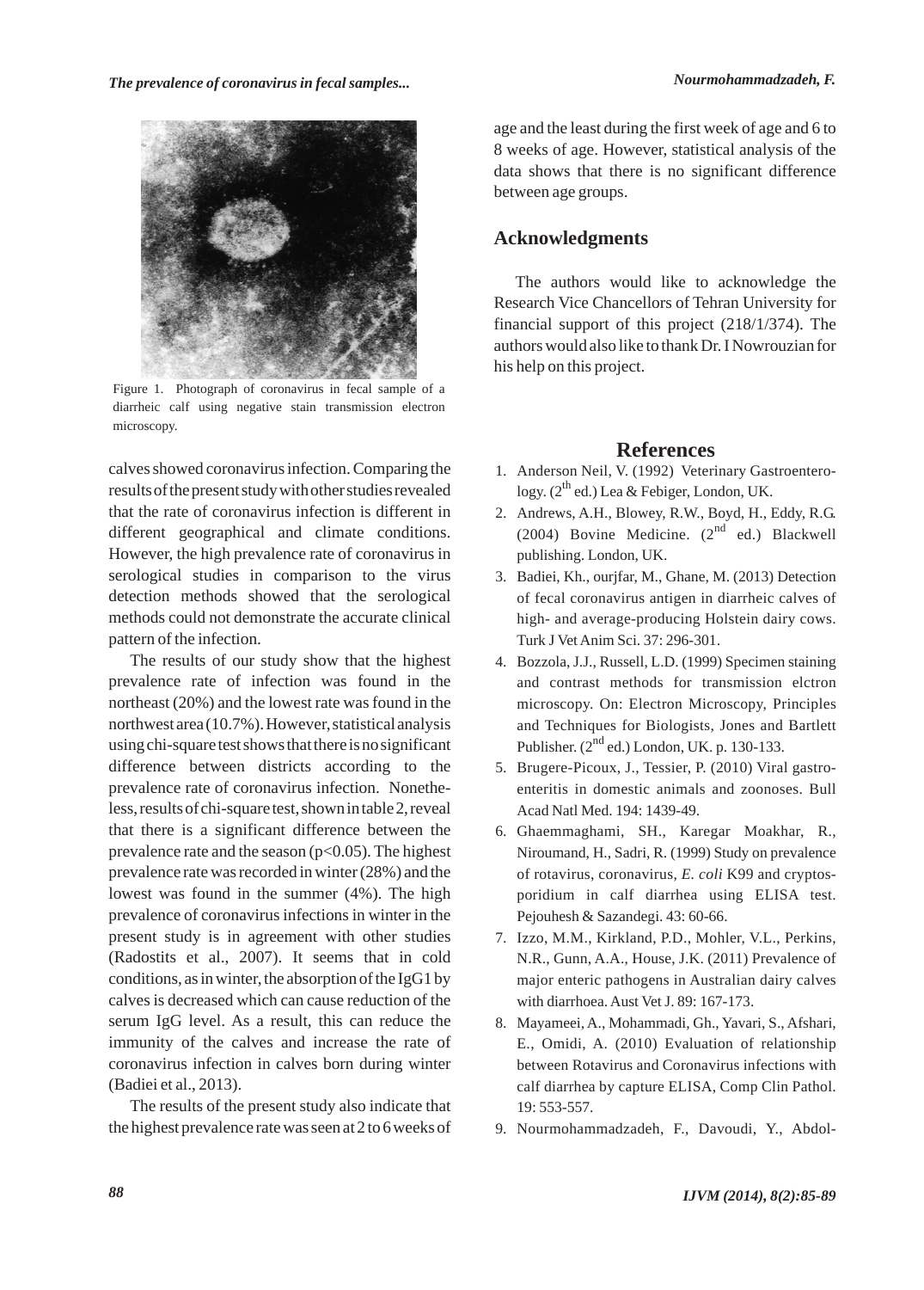lahpour, G., Nouri, A. (2012) The prevalence of rotavirus in neonatal calf diarrhoea, using electron microscopic examination. Comp Clin Pathol. 21: 1231-1234.

- 10. Rabbani, M., Mokhber Dezfuli, M.R., Zahraie Salehi, T., Yoosefi Ramandi, A., Bahonar, A.R., Rezazadeh, F. (2007) Detection on anti ELISA, Rotavirus and coronavirus antibodies in sera samples of diarrheic and normal calves under 1 months of age. J Vet Res. 62: 145-149.
- 11. Radostits, O.M., Gay, C.C., Hinchcliff, K.W., Constable, P.D. (2007) Veterinary Medicine.  $(10^{th}$ ed.) Elsevier. Philadelphia, USA.
- Rai, R.B., Hansha, A., Rai, S., Singh, B., Kumar, H., 12. Singh, A.K., Damodaran, T., Dhama, K. (2011) Prevalence of rota and coronavirus infections in calves of Barabanki and Raebareli districts of Uttar Pradesh. Indian J Vet Pathol. 35: 73-74.
- 13. Schroeder, M.E., Bounpheng, M.A., Rodgers, S., Baker, R.J., Black, W., Naikare, H., Velayudhan, B., Sneed, L., Szonyi, B., Clavijo, A. (2012) Development and performance evaluation of calf diarrhea pathogen nucleic acid purification and detection workflow. J Vet Diagn Invest. 24: 945-953.
- 14. Smith, B.P. (2009) Large Animal Internal Medicine.  $(4<sup>th</sup>$  ed.) Elsevier, St. Louis, Missouri, USA.
- 15. Zhu, W., Dong, J., Haga, T., Goto, Y., Sueyoshi, M. (2011) Rapid and sensitive detection of bovine coronavirus and group a bovine rotavirus from fecal samples by using one-step duplex RT-PCR assay. J Vet Med Sci. 73: 531-534.